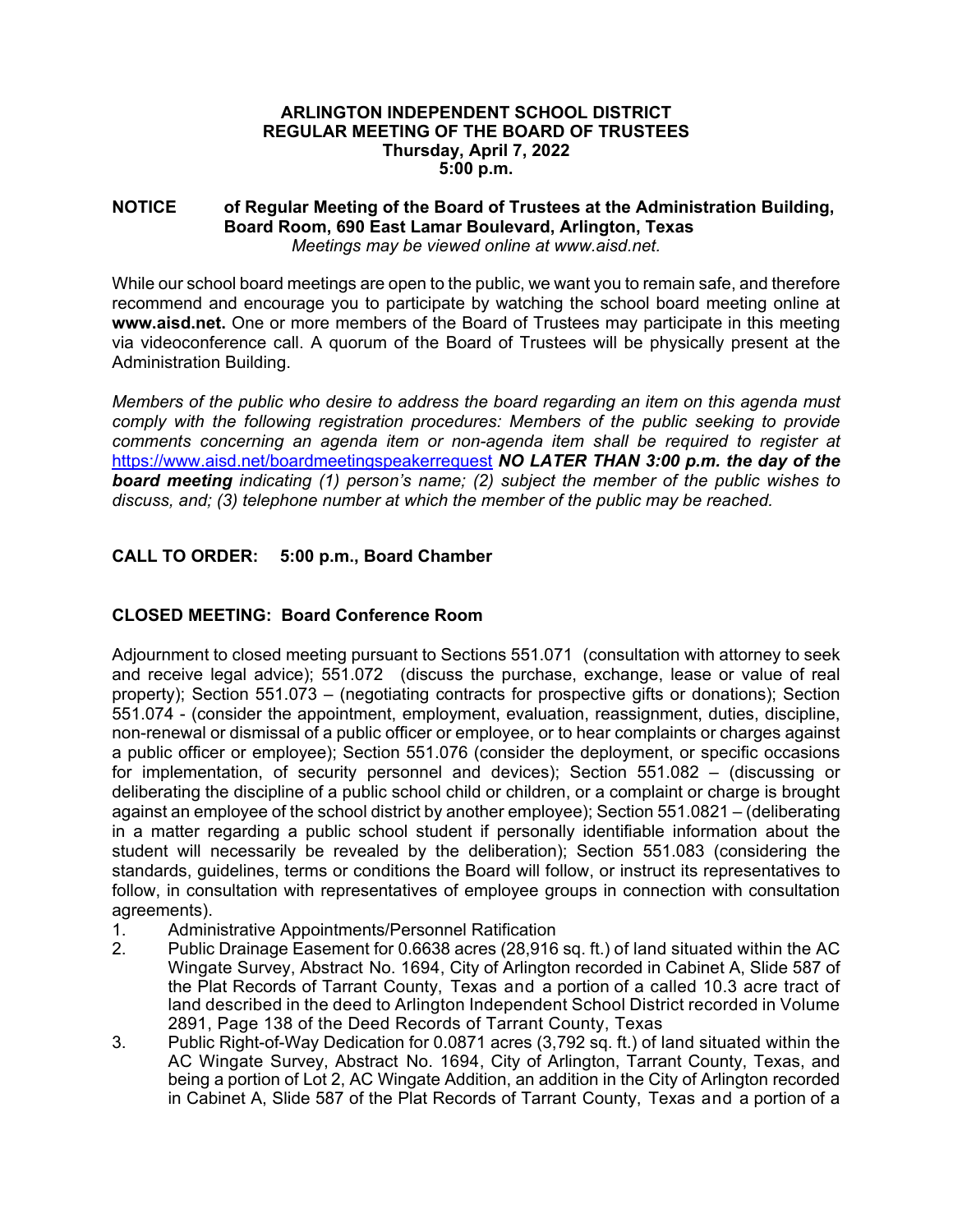called 10.3 acre tract of land described in the deed to Arlington Independent School District recorded in Volume 2891, Page 138 of the Deed Records of Tarrant County, Texas

- 4. Public Drainage Easement for 0.069 acres (3,027 sq. ft.) of land located in the L. Finger Survey, Abstract No. 528, Tarrant County, Texas, being a portion of Lot 4, Block 9, Finger Addition, an addition to the City of Arlington, Tarrant County, Texas recorded in Cabinet A, Slide 1076, Plat Records, Tarrant County, Texas
- 5. Public Drainage Easement for 0.020 acres (881 sq. ft.) of land located in the L. Finger Survey, Abstract No. 528, Tarrant County, Texas, being a portion of Lot 4, Block 9, Finger Addition, an addition to the City of Arlington, Tarrant County, Texas recorded in Cabinet A, Slide 1076, Plat Records, Tarrant County, Texas
- 6. Public Drainage Easement for 1.447 acres (63,023 sq. ft.) of land located in the L. Finger Survey, Abstract No. 528, Tarrant County, Texas, being a portion of Lot 4, Block 9, Finger Addition, an addition to the City of Arlington, Tarrant County, Texas recorded in Cabinet A, Slide 1076, Plat Records, Tarrant County, Texas

### **RECONVENE INTO OPEN SESSION: Board Room**

*(Upon Conclusion of Closed Meeting.)* 

### **OPENING CEREMONY:**

#### **PROGRAM AND/OR PRESENTATION:**

This time has been designated for the purpose of allowing programs and/or presentations relating to matters such as curricular, extracurricular, co- curricular and PTA type activities.

- A. Student Performance by Arlington High School Theatre Department UIL One Act Play
- B. Students of the Month, March and April
- C. Community Engaged for Excellence Award of Appreciation

#### **PUBLIC HEARING:** None

#### **OPEN FORUM FOR AGENDA ITEMS:**

Must Pre-Register. Registration as stated above must be completed in its entirety and submitted no later than **3:00 p.m.** This first Open Forum is limited to agenda items other than personnel. Any personnel concern should be brought directly to the Superintendent or Board President prior to the meeting, who will guide you to the proper procedure pursuant to Board Policy. Speakers will be limited to two (2) minutes. When more than one individual wishes to address the same agenda item, the President may ask the group to appoint one spokesperson.

#### **DISCUSSION / ACTION:**

A. Consider the Schematic Design for Carter Junior High School Replacement School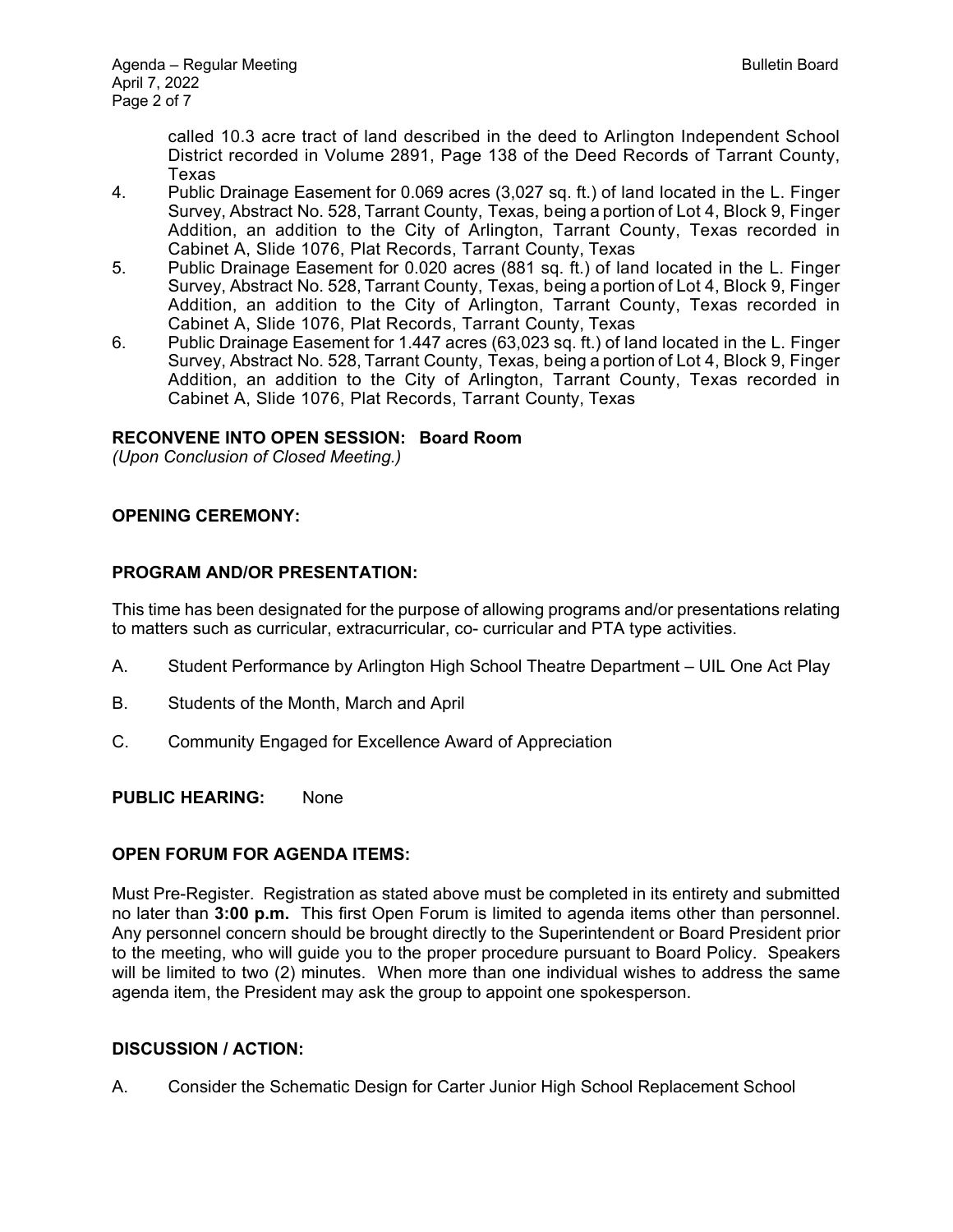- B. Consider the District's School Health Advisory Council (SHAC) Recommendation of Curriculum Materials for Human Sexuality Instruction
- C. COVID-19 School Operations Update

### **CONSENT AGENDA:**

- A. Approval of Personnel Recommendations: New Hires, Retirements, Resignations, Leaves of Absence, Dismissals, Terminations, Non-Renewals, Non-Extensions
- B. Approval of Bids, Purchases, Construction Items 22-34 ESSER and Title IV Funds Library Print Books
- C. Approval of Purchases Greater Than \$50,000 Exempt from Bid 22-04-07-001 Cargo Vans for Food Service 22-04-07-002 Financial Consulting Services 22-04-07-003 Instructional Materials for Special Education 22-04-07-004 Outdoor Benches for All Elementary Campuses 22-04-07-005 Construction Audit Services 22-04-07-006 HS and JH Performing Arts Concert Uniform Replacement 22-04-07-007 Annual Financial Audit
- D. Approval of Monthly Financial Report for Period Ending February 28, 2022
- E. Approval of Monthly Investment Report for Period Ending February 28, 2022
- F. Approval of Minutes of Previous Meetings, March 2022
- G. Approval of a Resolution and Acceptance of a Public Drainage Easement for 0.6638 acres (28,916 sq. ft.) of land situated within the AC Wingate Survey, Abstract No. 1694, City of Arlington recorded in Cabinet A, Slide 587 of the Plat Records of Tarrant County, Texas and a portion of a called 10.3 acre tract of land described in the deed to Arlington Independent School District recorded in Volume 2891, Page 138 of the Deed Records of Tarrant County, Texas
- H. Approval of a Resolution and Acceptance of a Public Right-of-Way Dedication for 0.0871 acres (3,792 sq. ft.) of land situated within the AC Wingate Survey, Abstract No. 1694, City of Arlington, Tarrant County, Texas, and being a portion of Lot 2, AC Wingate Addition, an addition in the City of Arlington recorded in Cabinet A, Slide 587 of the Plat Records of Tarrant County, Texas and a portion of a called 10.3 acre tract of land described in the deed to Arlington Independent School District recorded in Volume 2891, Page 138 of the Deed Records of Tarrant County, Texas
- I. Approval of a Resolution and Acceptance of a Public Drainage Easement for 0.069 acres (3,027 sq. ft.) of land located in the L. Finger Survey, Abstract No. 528, Tarrant County, Texas, being a portion of Lot 4, Block 9, Finger Addition, an addition to the City of Arlington, Tarrant County, Texas recorded in Cabinet A, Slide 1076, Plat Records, Tarrant County, Texas
- J. Approval of a Resolution and Acceptance of a Public Drainage Easement for 0.020 acres (881 sq. ft.) of land located in the L. Finger Survey, Abstract No. 528, Tarrant County,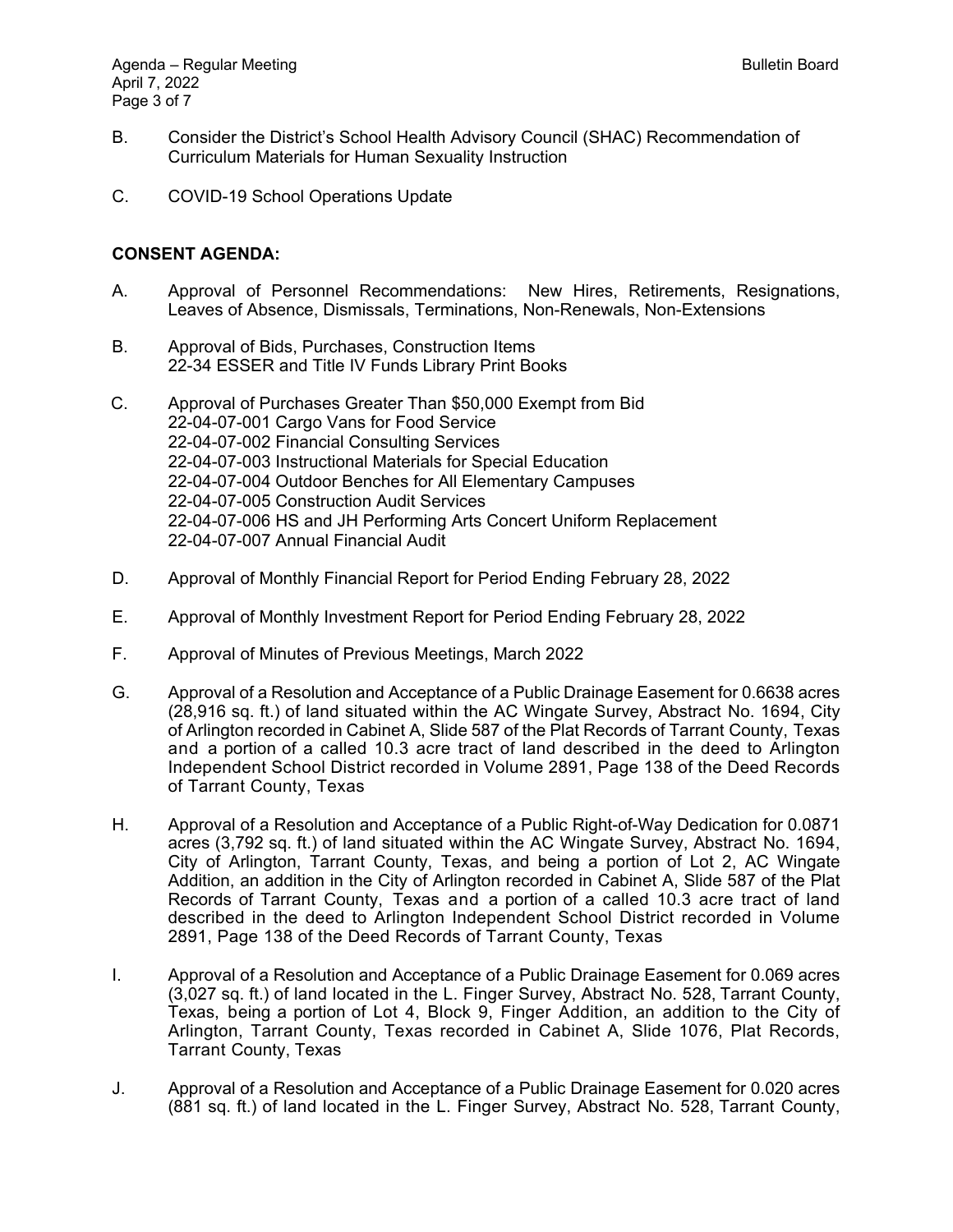Texas, being a portion of Lot 4, Block 9, Finger Addition, an addition to the City of Arlington, Tarrant County, Texas recorded in Cabinet A, Slide 1076, Plat Records, Tarrant County, Texas

- K. Approval of a Resolution and Acceptance of a Public Drainage Easement for 1.447 acres (63,023 sq. ft.) of land located in the L. Finger Survey, Abstract No. 528, Tarrant County, Texas, being a portion of Lot 4, Block 9, Finger Addition, an addition to the City of Arlington, Tarrant County, Texas recorded in Cabinet A, Slide 1076, Plat Records, Tarrant County, Texas
- L. Approval of Salvage Property

# **DISCUSSION:**

A. House Bill 3 and District Improvement Plan Progress Monitoring Update

# **OPEN FORUM FOR NON-AGENDA ITEMS:**

Must Pre-Register. Registration as stated above must be completed in its entirety and submitted no later than **3:00 p.m.** Any personnel concern should be brought directly to the Superintendent or Board President prior to the meeting, who will guide you to the proper procedure pursuant to Board Policy. Speakers will be limited to two (2) minutes. When more than one individual wishes to address the same agenda item, the President may ask the group to appoint one spokesperson.

# **SUPERINTENDENT'S REPORT:**

This time is for the Superintendent to acknowledge varying kinds of activities occurring within the district. This includes such items as recognition of outstanding performance by district staff and/or students, the initiating of new programs and special activities.

The Superintendent will report on the following subjects:

- A. Recognition of outstanding performance by district staff and students<br>B. Initiation of new programs and special activities
- Initiation of new programs and special activities

# **SCHOOL BOARD'S REPORTS:**

This time on the Agenda allows each member to inform other Board Members, the administrative staff and the public of activities which are of interest.

The Board Members will report on the following subjects:

- A. Board member attendance at various school and community events.
- B. Board member announcement of various upcoming school and community events.
- C. Board member visits to various campuses
- D. Board member recognition of outstanding performance by district staff and students
- E. Board member recognition of new programs and special activities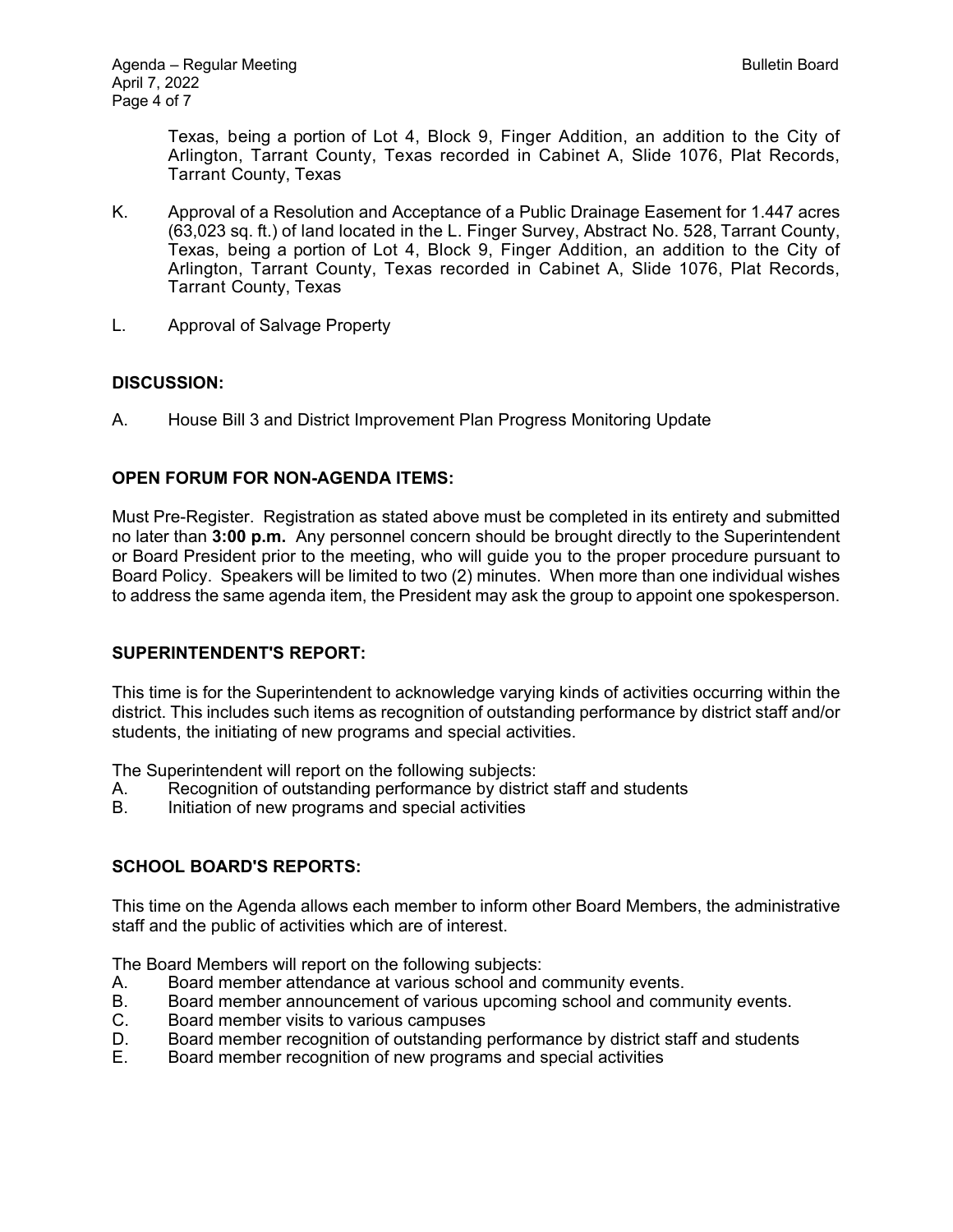### **CLOSED MEETING:**

At any time during the meeting the Board may adjourn into closed meeting for consultation with its attorney (Tex. Gov't Code § 551.071) or for a posted agenda item pursuant to Texas Government Code sections 551.072 – 551.084 (see below).

### **ADJOURNMENT**

*The agenda order may be adjusted by the Presiding Officer at any time during the meeting.* 

If, during the course of the meeting, discussion of any item on the agenda should be held in a closed meeting, the board will conduct a closed meeting in accordance with the Texas Open Meetings Act, Texas Government Code, chapter 551, subchapters D and E or Texas Government Code section 418.183(f).

If, during the course of the meeting covered by this Notice, the Board should determine that a closed meeting of the Board should be held or is required in relation to any item included in this notice, then such closed meeting is authorized by Texas Government Code Section 551.001, et. seq., for any of the following reasons:

Section 551.071 - For the purpose of a private consultation with the Board's attorney on any or all subjects or matters authorized by law.

Section 551.072 - For the purpose of discussing the purchase, exchange, lease or value of real property.

Section 551.073 - For the purpose of negotiating contracts for prospective gifts or donations.

Section 551.074 - For the purpose of considering the appointment, employment, evaluation, reassignment, duties, discipline or dismissal of a public officer or employee or to hear complaints or charges against a public officer or employee.

Section 551.076 - To consider the deployment, or specific occasions for implementation, of security personnel and devices.

Section 551.082 - For the purpose of deliberating in a case involving discipline of a public school child or children, or in a case in which a complaint or charge is brought against an employee of the school district by another employee and the complaint or charge directly results in a need for a hearing.

Section 551.0821 - For the purpose of deliberating in a matter regarding a public school student if personally identifiable information about the student will necessarily be revealed by the deliberation.

Section 551.083 - For the purpose of considering the standards, guidelines, terms or conditions the Board will follow, or instruct its representatives to follow, in consultation with representatives of employee groups in connection with consultation agreements provided for by Section 13.901 of the Texas Education Code.

Section 551.084 - For the purpose of excluding a witness or witnesses from a hearing during examination of another witness.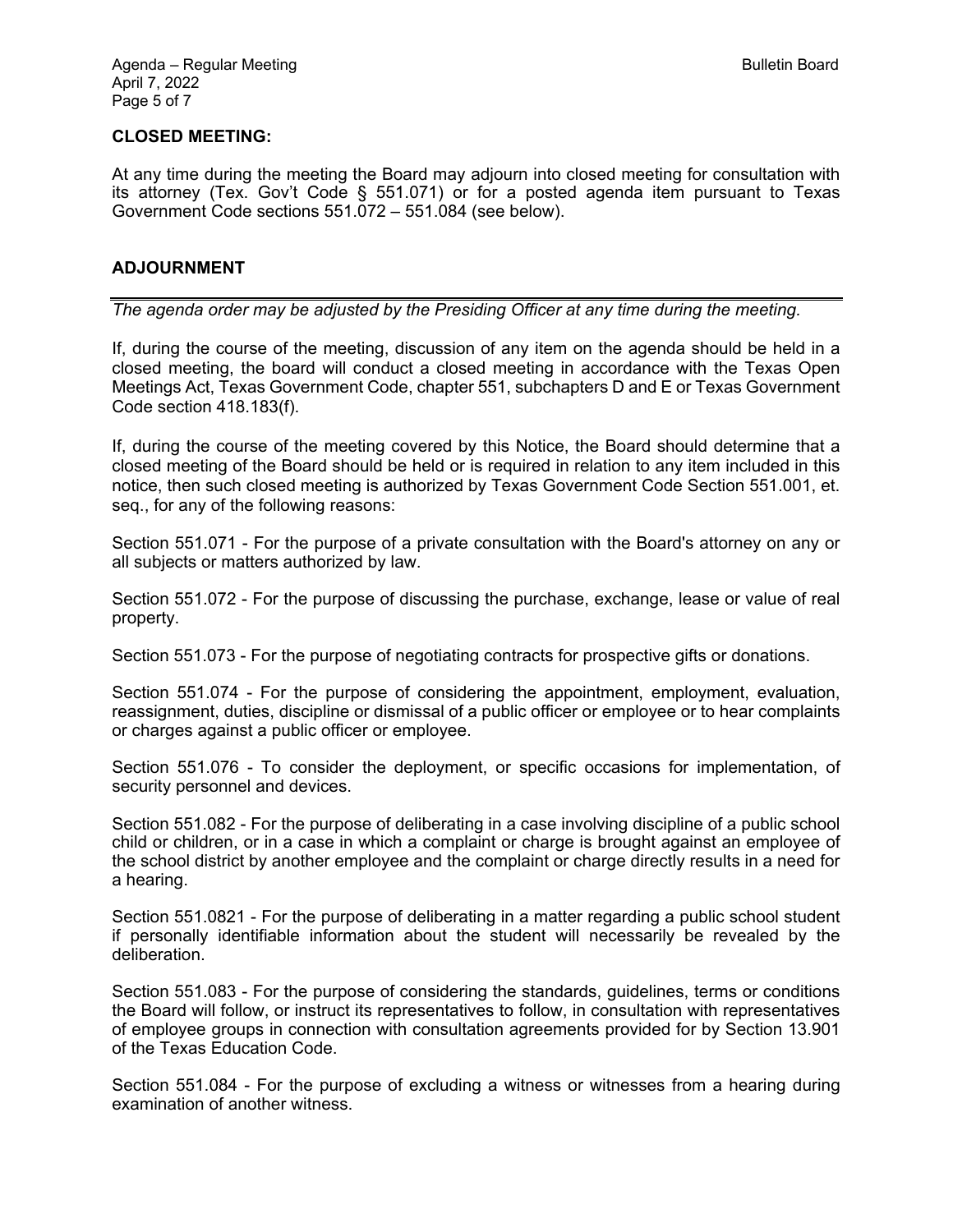Should any final action, final decision or final vote be required in the opinion of the Board with regard to any matter considered in such closed meeting, then such final action, final decision or final vote shall be at either:

- A. the open meeting covered by this notice upon the reconvening of this public meeting, or<br>B. at a subsequent public meeting of the Board upon notice thereof, as the Board shall
- at a subsequent public meeting of the Board upon notice thereof, as the Board shall determine.

Before any closed meeting is convened, the presiding officer will publicly identify the section or sections of the Act authorizing the closed meeting. All final votes, actions, or decisions will be taken in open meeting.